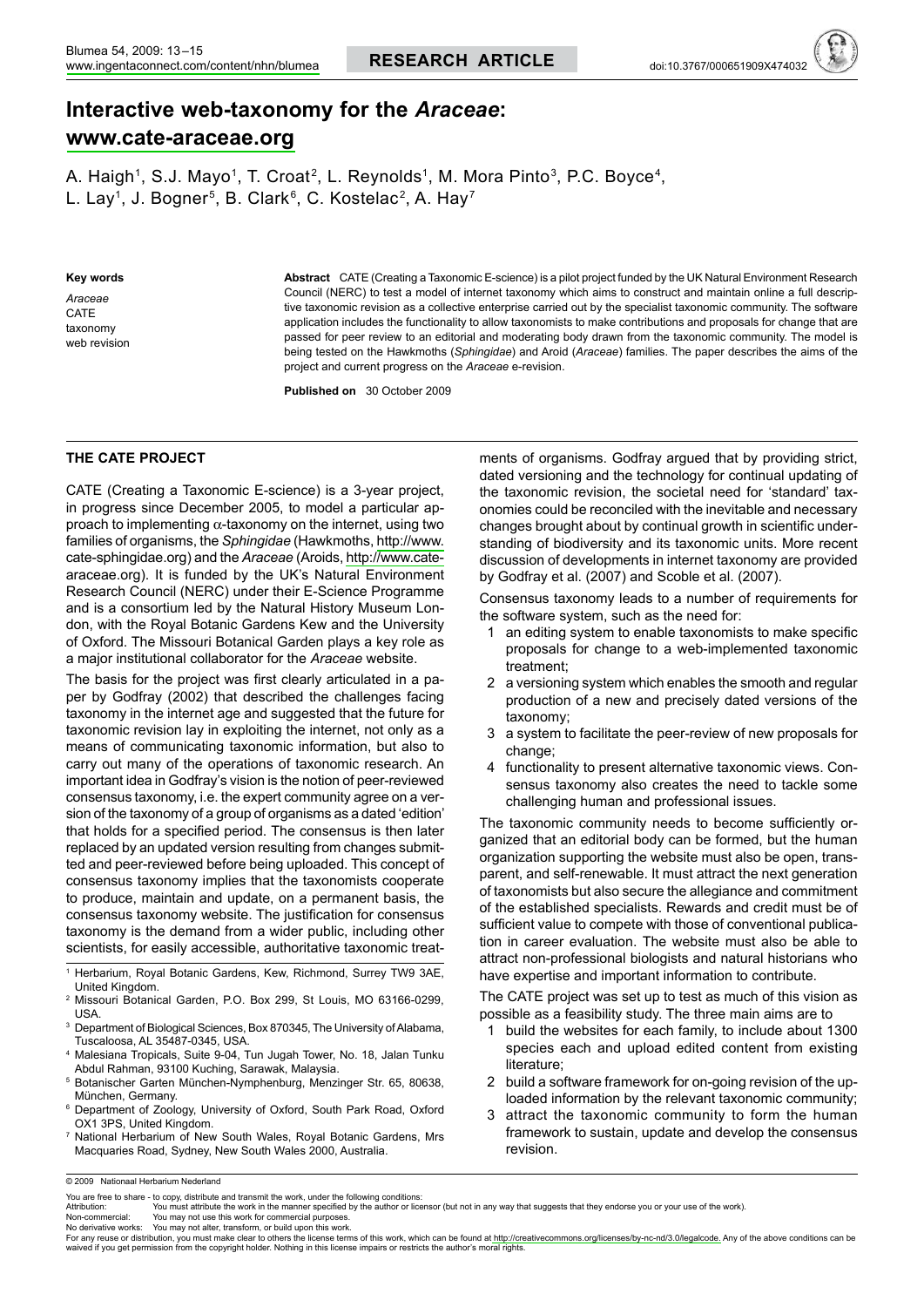#### THE SOFTWARE

The design of the software is based on existing taxonomic information models such as Taxon Concept Schema (TCS, http://www.tdwg.org/activities/tnc/tcs-schema-repository/), Structure of Descriptive Data (SDD, http://www.diversitycampus.net/Projects/TDWG-SDD/index.html), Access to Biological Collections Data (ABCD, http://www.bgbm.org/TDWG/CO-DATA/Schema/) and the Common Data Model (CDM, http:// wp5.e-taxonomy.eu/EDIT-Architecture.html). The aim is that the CATE software application will be generic, i.e. usable for other plant and animal groups and the software architecture is database agnostic, i.e. it will work over a variety of different database formats and structures; the data is decoupled from on-screen delivery, which allows very flexible presentation. LSIDs (Life Science Identifiers) are being implemented in the software to make it possible to integrate easily with global webbased biodiversity systems such as GBIF (Global Biodiversity Information Facility, http://www.gbif.org) and Encyclopedia of Life (EoL, http://www.eol.org). LSIDs are electronic tags that are unique for every taxon concept and make it possible for different systems and databases to share metadata linked to the same taxon concept (e.g. a species name used in a particular version of the consensus web revision). The CATE project began just prior to the international European Unionfunded EDIT (European Distributed Institute of Taxonomy), a Network of Excellence project designed to stimulate greater integration of European taxonomic institutions with the object of providing more effective delivery of taxonomic information and expertise to problems of biodiversity conservation. CATE is working closely with a key part of EDIT, the software initiative entitled 'Platform for Cybertaxonomy' (http://wp5.e-taxonomy. eu/EDIT-Architecture.html), and this collaboration will help to ensure generic interoperability between CATE and other systems used and promoted by EDIT.

The target audience envisaged consists of two broad user types; taxonomists who both produce and need access to information, and non-taxonomists whose primary interest is to obtain access to information. The management of the e-taxonomy website (the consensus taxonomy and any alternative hypotheses) will be divided into two main areas: content management handled by the taxonomic community through an editorial body, and software management which because of the costs involved in server hosting and maintenance is probably only viable for institutions such as natural history museums and herbaria.

The software aims to make it possible for any user to propose changes to the revision through an online procedure analogous to electronic submission of scientific manuscripts. These will be reviewed by members of the interested community, both as unsolicited responses (the proposals will be visible on the site) and as reviews specifically sought from expert moderators. The coordination of this process will be in the hands of editors also drawn from the taxonomic community. If accepted, proposals will be incorporated into the next version of the consensus revision. Otherwise, they will remain on the site visible as alternative hypotheses, attributed clearly to their authors. Other kinds of contribution, such as less complex observations and images not implying taxonomic changes, are also strongly encouraged and the protocols for this are already being implemented on the two taxon websites. This provides a way for a larger pool of biologists and natural historians, in addition to taxonomists, to contribute information, images or ideas that do not require community approval, but which are interesting and help to build a better picture of the taxa. This type of content can potentially be incorporated into future versions of the consensus, whenever the editorial body considers this desirable.

The most characteristic feature of the CATE project is thus its ambitious goal to provide software to make it possible for the taxonomic community to carry out editing and peer-review of the consensus e-revisions online.

## THE ARACEAE WEBSITE

The foundation for the Araceae site is the framework provided by the World Checklist of Monocotyledons (www.rbgkew.org. uk/wcsp/monocots), in which a comprehensive checklist of currently accepted species of the family is incorporated. The list and associated information (synonyms, literature references, geographical and ecological notes) were transformed into web pages, one for each accepted species. This created a complete set of species web pages for the family with minimal information content.

The next stage of the process was to create web pages for all the genera and these were based on the generic monograph of Mayo et al. (1997) with some recent additions and changes. A new identification key was written especially for the genera using the software LUCID3 (http://www.lucidcentral.com/ lucid3/); this is the first interactive illustrated key to all genera of Araceae and is now online.

Building web pages for the more than 3 000 species of Araceae represents a bigger challenge. The strategy of the project is to create the basic taxonomic 'substrate' on which the taxonomic community can work, gradually improving the content through successive versions. So the primary goal of the project's content team is to upload acceptable existing descriptive taxonomic information for as many species as possible during the current period of funding (ends in December 2008). The first pages mounted covered the genus Arum, based on Peter Boyce's monograph (Boyce 1993), and the next two genera, currently in progress, are the two biggest, Anthurium and Philodendron - the work on these latter genera depends heavily on collaboration with Dr Tom Croat (Missouri Botanical Garden) and Marcela Mora (University of Alabama). Treatments of Asian genera are also being provided in collaboration with Peter Boyce, Wong Sing Yen, and Dr Alistair Hay, who are deeply involved with the monograph of Araceae for the Flora Malesiana. Pages for species of Pothos, Hapaline and Colocasia are now online and more are expected in the coming months.

The project has committed itself to the preparation of illustrated identification keys in LUCID3 software for all the species of three genera (Arum, Anthurium, Philodendron). The Arum key served as a pilot for the larger genera; LUCID3 key construction requires building a matrix of characters and taxa and the project provided an opportunity to experiment with illustrating character states (mostly as vector image diagrams). For the very large genera Anthurium and Philodendron, keys are an essential tool for the user, but in neither case have comprehensive keys been attempted in modern times. The preparation of the key matrices is time-consuming, requiring close collaboration with specialists and frequent checking and consultation of herbarium material. The aim is not 100 % success in identifying a single species, but rather to narrow down the field of choice to 10 species or less, which can then be searched using the web pages. It should be borne in mind that at this initial stage, the CATE website is not a new revision of the genera of the family, but an attempt to upload the current state of knowledge and provide useful tools to navigate and improve the content as an ongoing collective revisionary process. The keys play a vital role both in navigating the taxonomy and in providing users with basic means of identification. Our intention is that all genera will eventually have interactive keys provided on the website.